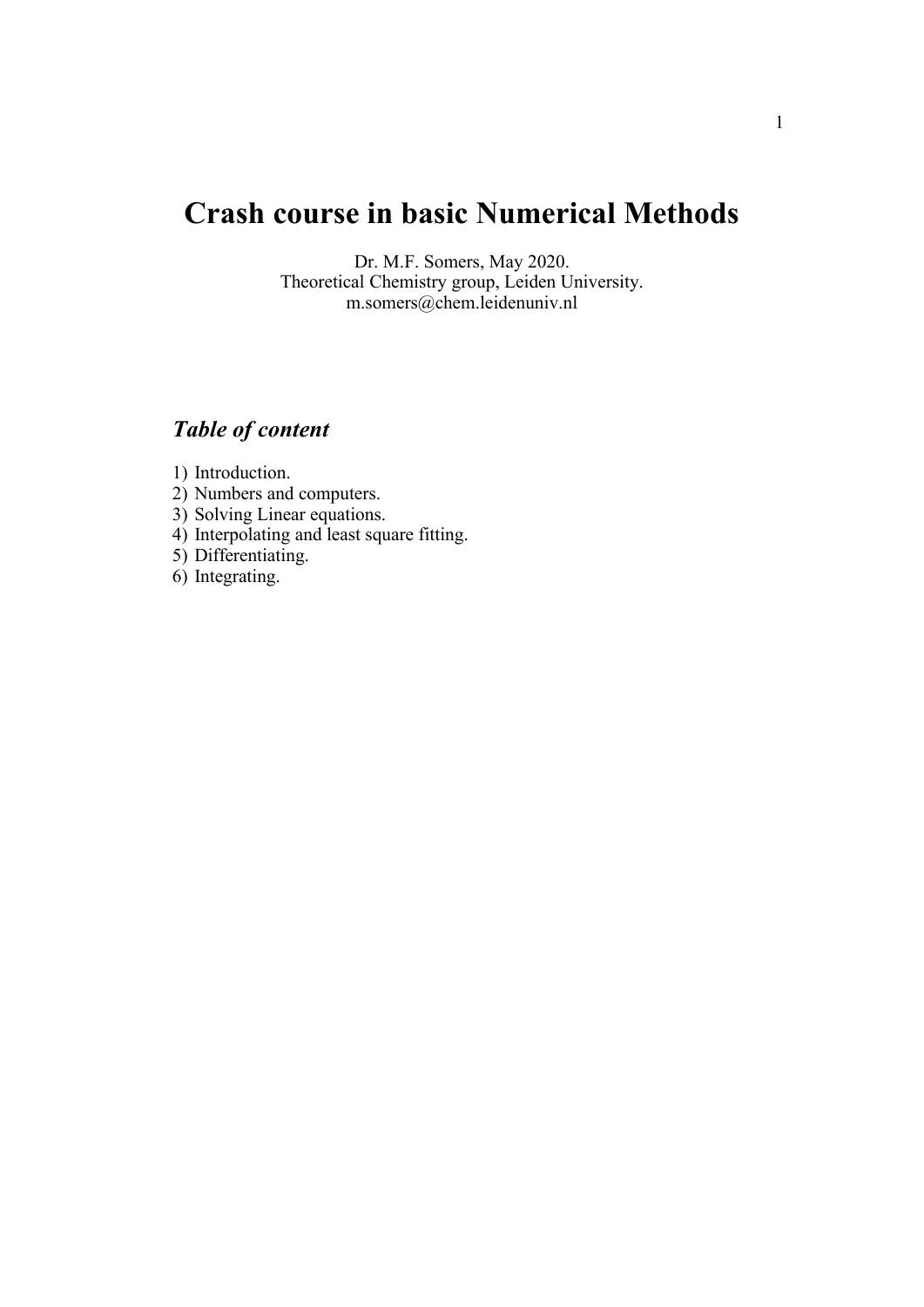### *Introduction*

In this course you will be gaining some practical experience in basic numerical methods. You will start out with some basic theory on how numbers are represented on computers. The next chapter will be on solving linear equations because many problems encountered in science turn out to be linear or can be fairly well approximated linearly. Solving a linear equation is of key element in the subsequent chapter on interpolating and least square fitting. The final two chapters of this course are about numerically differentiating and integrating.

This is course is by no means a complete overview of all the possible numerical methods used. It will only cover the most basic principles and most often used tricks. Although the course is rather short, the experience obtained by practically dealing with the algorithms should get you on your way in more advanced courses or books. Students that would like to get further knowledge in the field of numerical methods are very much encouraged to do so by studying, for example, the book 'Numerical Recipes' [\(http://numerical.recipes/\)](http://numerical.recipes/).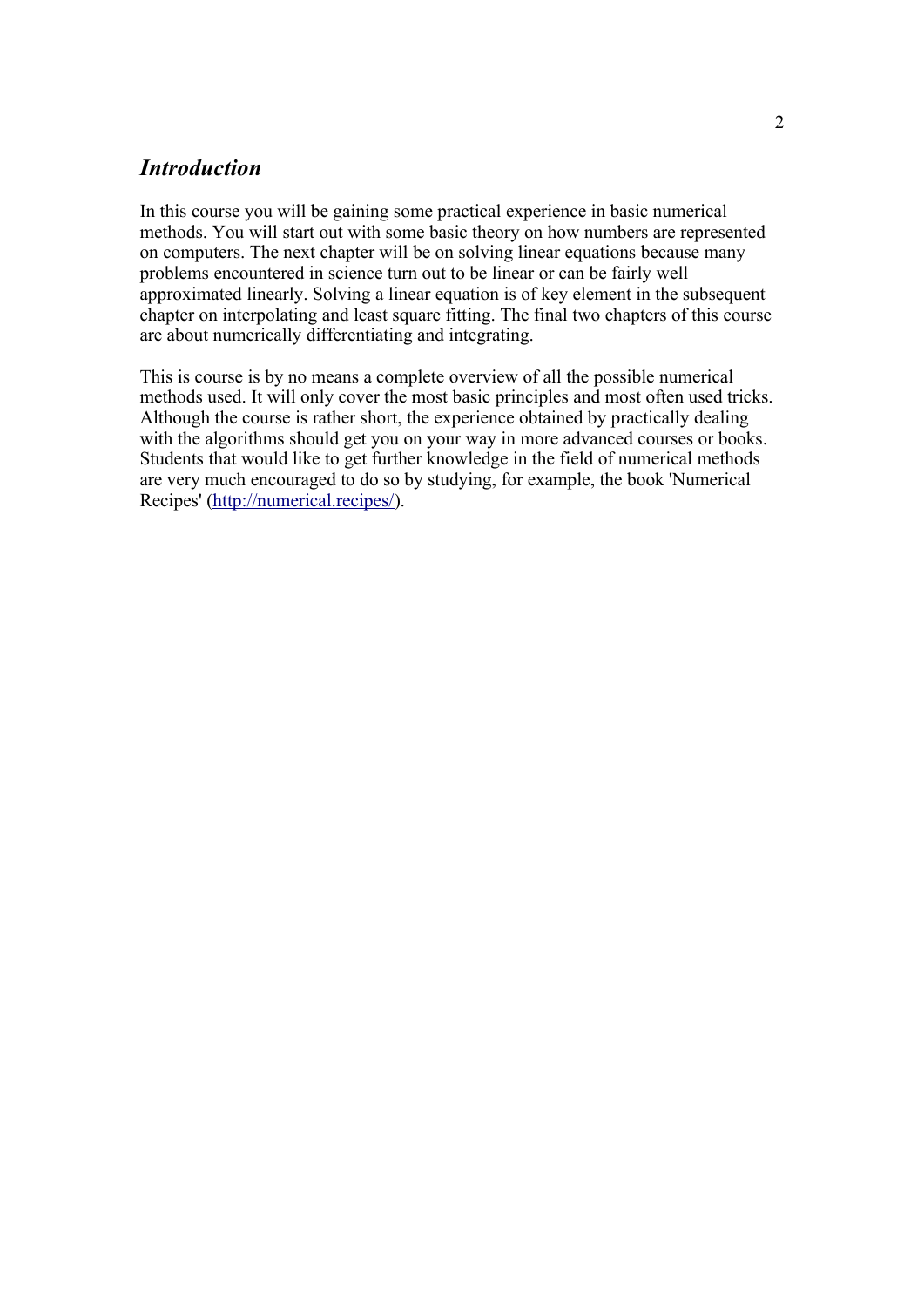### *Numbers and computers*

Computers are often used to calculate things and for therefore the computer must be able to represent numbers in memory. Computers store numbers in bits and thus use a binary system. We humans use a decimal system.

Briefly, considering the number 12345, 12345 actually means  $1 \times 10^4 + 2 \times 10^3 + 3 \times 10^4$  $10^2 + 4 \times 10^1 + 5 \times 10^0$  in the decimal system. Similarly, the number 12345 can also be expressed in the binary system as  $11000000111001$  which means  $1 \times 2^{13} + 1 \times 2^{12} +$  $0 \times 2^{11} + ... + 0 \times 2^{6} + 1 \times 2^{5} + 1 \times 2^{4} + 1 \times 2^{3} + 0 \times 2^{2} + 0 \times 2^{1} + 1 \times 2^{0}$ . Essentially, when expressing an integer number in any system, you express it in powers of the base 'b' of the system:

$$
N = \sum_{i=0}^{n} c_i \cdot b^i \quad \text{with } 0 \le c_i < b
$$

In order to represent not only integer numbers, but also fractional numbers, the powers of the base in the formula above are allowed to take negative values too. So, with  $b=2$ , any real number x can be expressed as:

$$
x = \sum_{i=-m}^{n} c_i \cdot 2^i
$$
 with c<sub>i</sub> either being 0 or 1

This works if both the integers n and m are allowed to go to infinity. The number 3.25 in decimal notation would get the notation 11.01 in the binary system and one would, naively assume that one needs at least 4 bits to represent that number in memory. Moreover, when considering the decimal number 32 which is in binary written as 100000, one would think one needs at least 6 bits to represent that number. Considering an even bigger number, say 12345678901234567890.123456, for which you would need at least 61 bits, one might think, the bigger the number, the more memory or bits one needs to represent it.

However, in the decimal system we are used to use a scientific notation and express 12345 as  $0.12345 \times 10^5$ . In the binary system one can do that equally well: 11.01 can be written as  $0.1101 \times 2^2$ . With this, a need trick can be applied to these so-called 'normalized' binary numbers. Consider any real number in this 'binary scientific notation'; they will all look like 0.1bbbbb  $x 2^E$ , if the exponential number of 2 (E) is chosen wisely. One can even leave out the bit that is always 1 in the representation! With this, it is possible to even significantly represent very big numbers with a limited number of bits. Clearly, in order to also store and represent negative numbers, an extra bit is needed and thus apart from the the bits needed to store the "b's" above, some bits are needed to store the E exponent and the sign of the number too.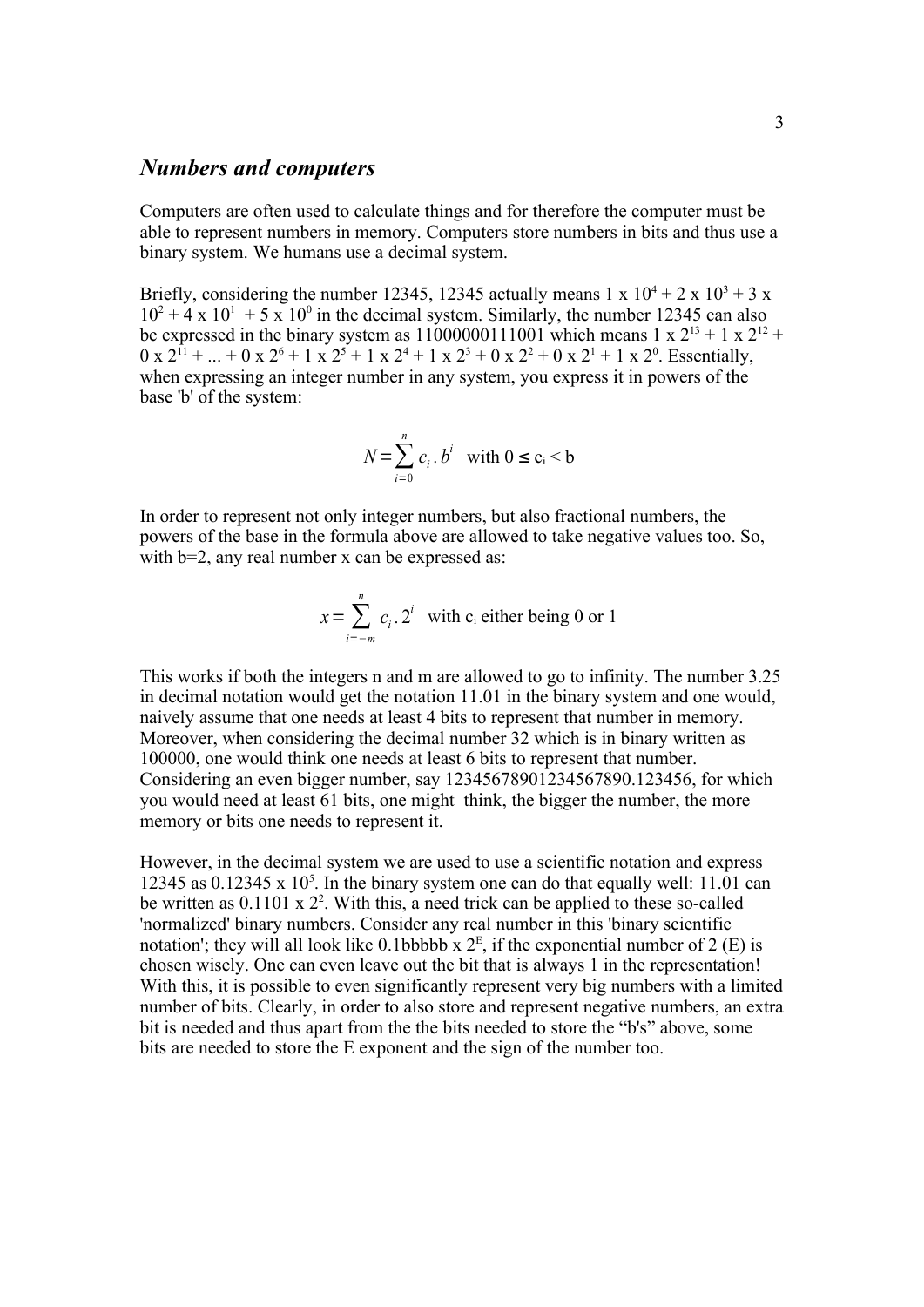#### *Exercises and Questions:*

*1) Given the 32 bit single precision IEEE floating point representation details at [http://en.wikipedia.org/wiki/IEEE\\_floating-point\\_standard;](http://en.wikipedia.org/wiki/IEEE_floating-point_standard)*

*- what is the biggest positive number that can be represented?*

*- what is the smallest positive number that can be represented?*

*- what is the smallest number that can be added to 1 such that the correct result of the addition can still be represented? to how many significant figures does this correspond roughly in the decimal system?*

*2) Try the following C code;*

```
#include <stdio.h>
int main( int *argc, char *argv[] )
{
 double A, B;
A = 1.0B = 1000;
while( (B - A) < B)
 {
 printf( "%30.26lE %30.26lE\n", B, A );
 A = A / 2.0;
 }
}
```
*- why does the loop stop after a while?*

*- what happens if B is set to 1.0 instead of 1000?*

*- would you be able to determine the 'epsilon' [\(http://en.wikipedia.org/wiki/Machine\\_epsilon\)](http://en.wikipedia.org/wiki/Machine_epsilon) of a computer?*

*3) What is wrong in the following algorithm that iteratively tries to approach the value of the square root of C using the 'Newton-Raphson' method [\(http://en.wikipedia.org/wiki/Newton-Raphson\\_method\)](http://en.wikipedia.org/wiki/Newton-Raphson_method)?* 

```
#include <stdio.h>
int main( int *argc, char *argv[] )
{
 double X, dX, C, epsilon;
 epsilon = 1E-35;
 C = 3.0;
 /* try to find the sqrt(C) by finding the root of
the function Y=X*X-C. the root is found by using<br>a newton-raphson method starting with a guess value<br>of 1.0 */
 X = 1.0; do
 {
 /* calculate dX = dY / f'(X) = -f(X) / f'(X) = -(X*X-C) / 2X */
 dX = - 0.5 * ( X * X - C ) / X; 
  X + = dX printf( "%30.26lE %30.26lE\n", dX, X );
 }
 while( fabs( dX / X ) > epsilon );
}
```
4) According to *[https://docs.oracle.com/cd/E19957-01/806-3568/ncg\\_goldberg.html](https://docs.oracle.com/cd/E19957-01/806-3568/ncg_goldberg.html)*

*- what is a 'guard digit' and why is it used?*

*- what are so-called 'catastrophic cancellation' errors and how are they caused?*

*- which step of the 'Newton-Raphson' method above, at first glance, could potentially introduce such a 'catastrophic cancellation' error?*

*- which operations on the IEEE floating point numbers should be 'exactly*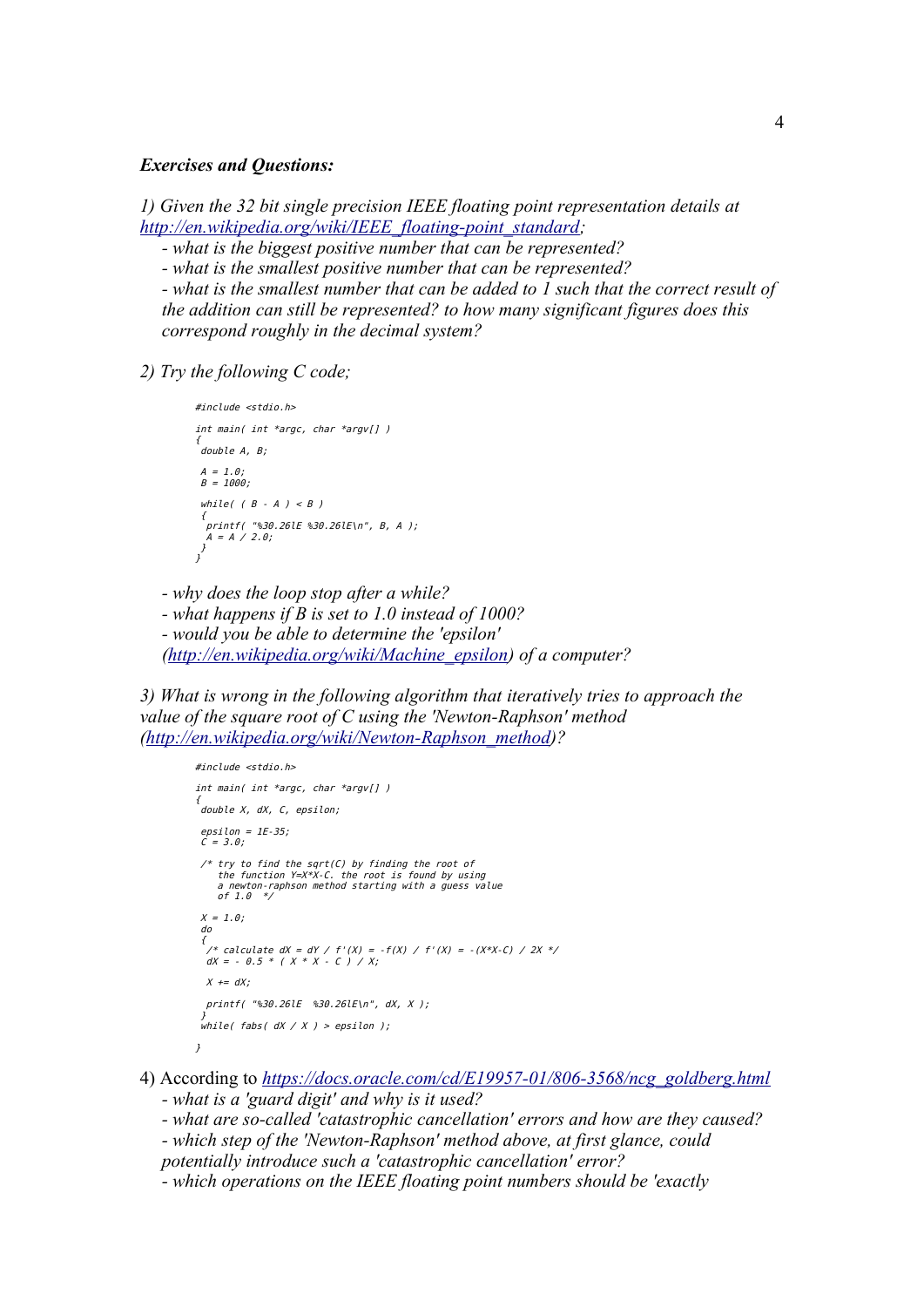*rounded'?*

*- does the 'Newton-Raphson' method return stable results when 'epsilon' is set correctly to the machines precision? does the 'catastrophic cancellation' occur?*

*- what could be done to improve the stability of the method?*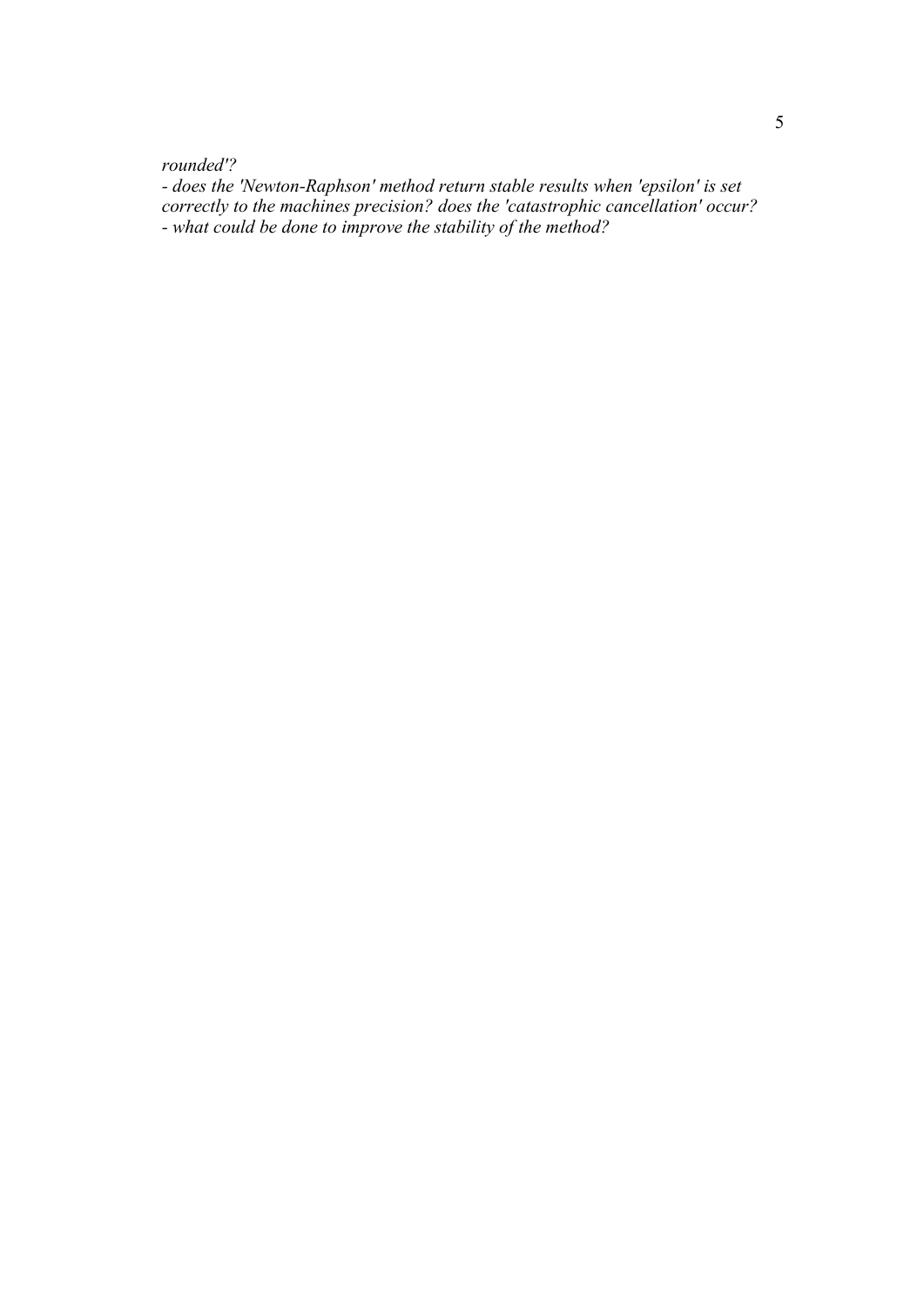## *Solving Linear Equations*

In science a lot of problems can be reduced to a linear system of equations [\(http://en.wikipedia.org/wiki/System\\_of\\_linear\\_equations\)](http://en.wikipedia.org/wiki/System_of_linear_equations). When, for example, considering the following chain of first order reactions between species A, B and C:

$$
A \underset{k_1}{\overset{k_1}{\to}} B \underset{k_2}{\overset{k_2}{\to}} C
$$

the change in concentrations of these species can be expressed as:

$$
\frac{d[A]}{dt} = -k_1[A] + k'_1[B]
$$
  

$$
\frac{d[B]}{dt} = k_1[A] - (k'_1 + k_2)[B] + k'_2[C]
$$
  

$$
\frac{d[C]}{dt} = k_2[B] - k'_2[C]
$$

which can be rewritten in matrix vector form like:

$$
\frac{d\begin{bmatrix} [A] \\ [B] \\ [C] \end{bmatrix}}{dt} = \begin{bmatrix} -k_1 & k'_1 & 0 \\ k_1 & -(k'_1 + k_2) & k'_2 \\ 0 & k_2 & -k'_2 \end{bmatrix} \begin{bmatrix} [A] \\ [B] \\ [C] \end{bmatrix}
$$

When one desires to get the concentrations corresponding to a given change in concentration or reaction speed, one should set the derivative vector and solve for the vector  $([A] [B] [C])^T$ .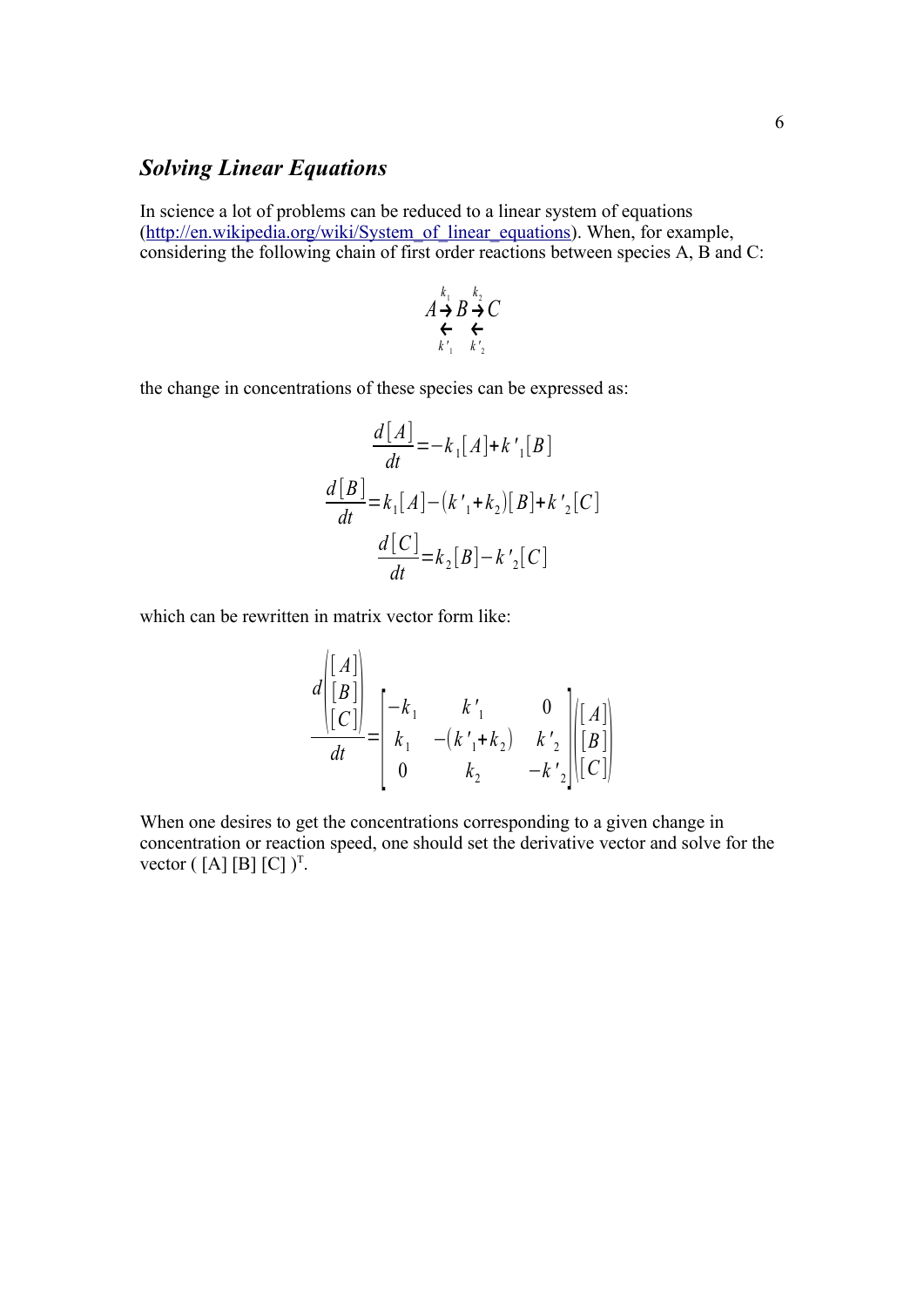You probably have been taught in your basic Linear Algebra classes that solving such a system boils down to reducing the augmented matrix into a 'row reduced echelon' form by elementary row operations:

$$
\begin{bmatrix}\n-k_1 & k'_1 & 0 & \frac{d[A]}{dt} \\
k_1 & -(k'_1 + k_2) & k'_2 & \frac{d[B]}{dt} \\
0 & k_2 & -k'_2 & \frac{d[C]}{dt}\n\end{bmatrix}\n\stackrel{\text{elementary row operations}}{\rightarrow}\n\begin{bmatrix}\n1 & 0 & 0 & [A] \\
0 & 1 & 0 & [B] \\
0 & 0 & 1 & [C]\n\end{bmatrix}
$$

As can be read at [http://en.wikipedia.org/wiki/Reduced\\_row\\_echelon\\_form](http://en.wikipedia.org/wiki/Reduced_row_echelon_form) and [http://](http://en.wikipedia.org/wiki/Gauss-Jordan_elimination) [en.wikipedia.org/wiki/Gauss-Jordan\\_elimination,](http://en.wikipedia.org/wiki/Gauss-Jordan_elimination) the Gauss-Jordan algorithm can be used to perform elementary row operations on the augmented matrix in such a way that the matrix is obtained in the 'row reduced echelon' form. Once the matrix is in that form, the solution vector is easily identified as the augmented vector ( [A] [B] [C]  $J<sup>T</sup>$ . Although there are faster algorithms to solve linear equations, the Gauss-Jordan algorithm is particularly handy because it allows for an easy calculation of the inverse of a square matrix.

#### *Exercises and Questions:*

*Read the web-pages [http://en.wikipedia.org/wiki/Pivot\\_element](http://en.wikipedia.org/wiki/Pivot_element) and [http://en.wikipedia.org/wiki/Reduced\\_row\\_echelon\\_form](http://en.wikipedia.org/wiki/Reduced_row_echelon_form) and try to implement the Gauss-Jordan algorithm, given the pseudo-code on one of these pages, into the partial C code below. Also try to implement 'partial pivoting' in the method (note that swapping two rows in a matrix is an elementary matrix operation too). Finally test your code by setting up a random square matrix, for which you calculate the inverse by using the Gauss-Jordan algorithm and check the inverse matrix by matrix multiplying it with the original matrix.*

```
#include <stdio.h>
#include 
#include <malloc.h>
/* ------------------------------------------------ */
typedef struct { int R, C;
 double **Data;
 } Matrix;
/* ------------------------------------------------ */
Matrix AllocateMatrix( int R, int C )
{
 Matrix M;
 int i;
M.Data = NULL;M.R = M.C = 0;
if( ( R \le \theta ) || ( C \le \theta ) ) return( M );
M.R = R;
 M.C = C;M.Data = calloc( R, sizeof( double * ) );for( i = 0; i < R; +i)
 M. Data[ i ] = calloc( C, sizeof( double ) );
 return( M );
}
```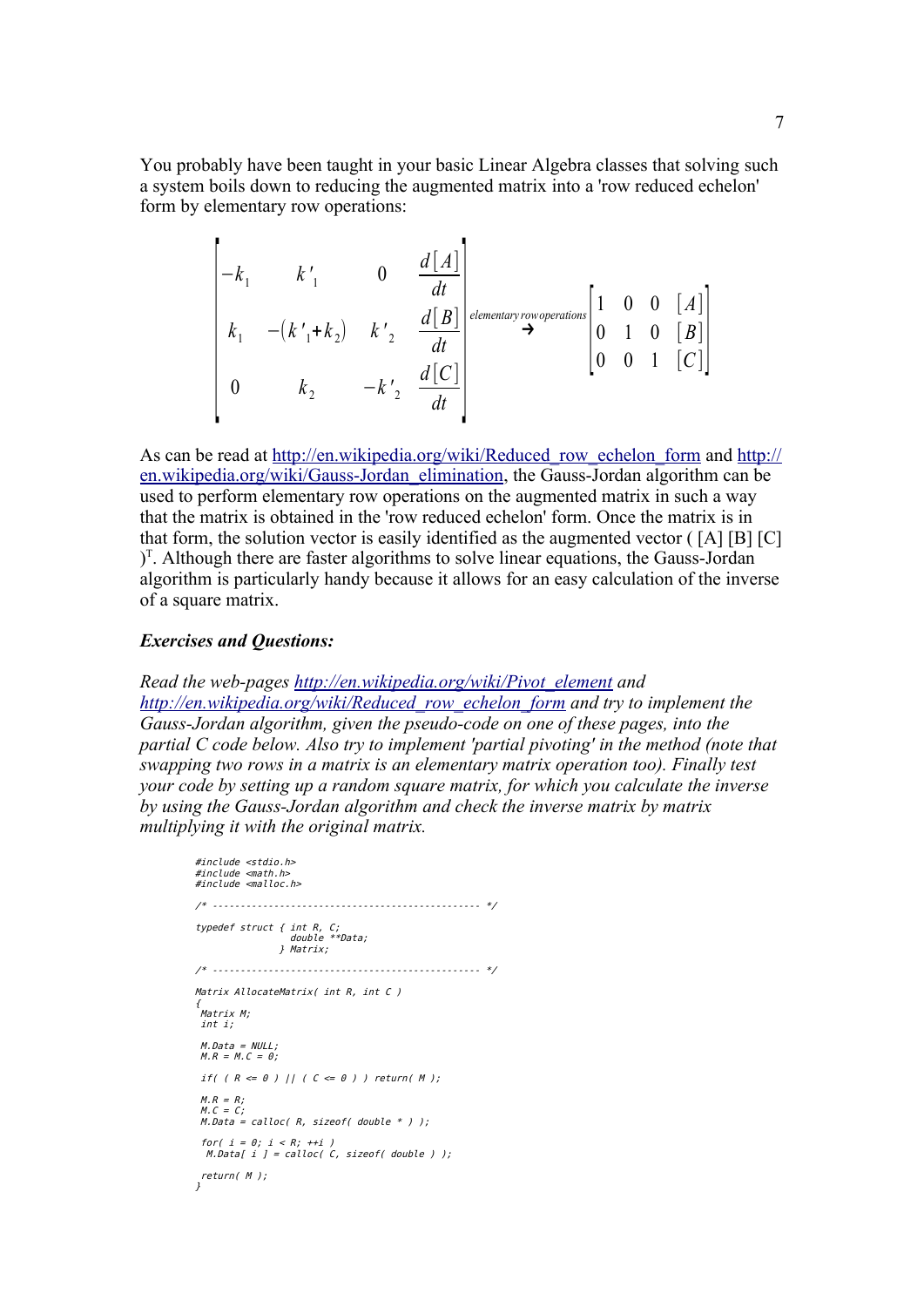```
/* ------------------------------------------------ */
void FreeMatrix( Matrix M )
{
 int i;
 if( ( !M.R ) || ( !M.C ) || ( M.Data == NULL ) ) return;
 for( i = 0; i < M.R; i++ )
 free( M.Data[ i ] );
  free( M.Data );
}
/* ------------------------------------------------ */
void CopyMatrix( Matrix A, Matrix B )
{
 int i, j;
if( ( A.Data == NULL ) || ( B.Data == NULL ) ) return;
if( ( A.R != B.R ) || ( A.C != B.C ) ) return;
 for( i = 0; i < A.R; i++ )
 for( j = 0; j < A.C; j++ )
 B.Data[ i ][ j ] = A.Data[ i ][ j ];
\mathbf{1}/* ------------------------------------------------ */
void PrintMatrix( Matrix M )
{
 int i, j;
  if( M.Data == NULL ) return;
 for( i = 0; i < M.R; i++ )
 {
 for( j = 0; j < M.C; j++ )
 printf( "%20.12lE", M.Data[ i ][ j ] );
 printf( "\n" );
 }
 printf( "\n" );
}
/* ------------------------------------------------ */
void AddMatrices( Matrix A, Matrix B, Matrix Result )
{
 int i, j;
 if( ( A.Data == NULL ) || ( B.Data == NULL ) || ( Result.Data == NULL ) ) return;
 if( ( A.R != B.R ) || ( A.R != Result.R ) ) return;
 if( ( A.C != B.C ) || ( A.C != Result.C ) ) return;
for( i = 0; i < A.R; i++ )<br>for( j = 0; j < A.C; j++ )<br>Result.Data[ i ][ j ] = A.Data[ i ][ j ] + B.Data[ i ][ j ];
}
/* ------------------------------------------------ */
void MultiplyMatrices( Matrix A, Matrix B, Matrix Result )
{
 int i, j, k;
 if( ( A.Data == NULL ) || ( B.Data == NULL ) || ( Result.Data == NULL ) ) return;
 if( ( B.R != A.C ) || ( Result.C != B.C ) || ( Result.R != A.R ) ) return;
 for( i = 0; i < Result.R; +i )
 for( j = 0; j < Result.C; ++j )
 for( Result.Data[ i ][ j ] = 0.0, k = 0; k < B.R; ++k )
 Result.Data[ i ][ j ] += A.Data[ i ][ k ] * B.Data[ k ][ j ];
}
/* ------------------------------------------------ */
void DoGaussJordan( Matrix A, Matrix B )
{
 if( ( A.Data == NULL ) || ( B.Data == NULL ) ) return;
 if( A.R != B.R ) return;
 /* do gauss jordan algorithm on matrix A using pivoting and apply
 all elementary row operations performed on A on B too. */
} 
/* ------------------------------------------------ */
int main( int *argc, char *argv[] )
{
```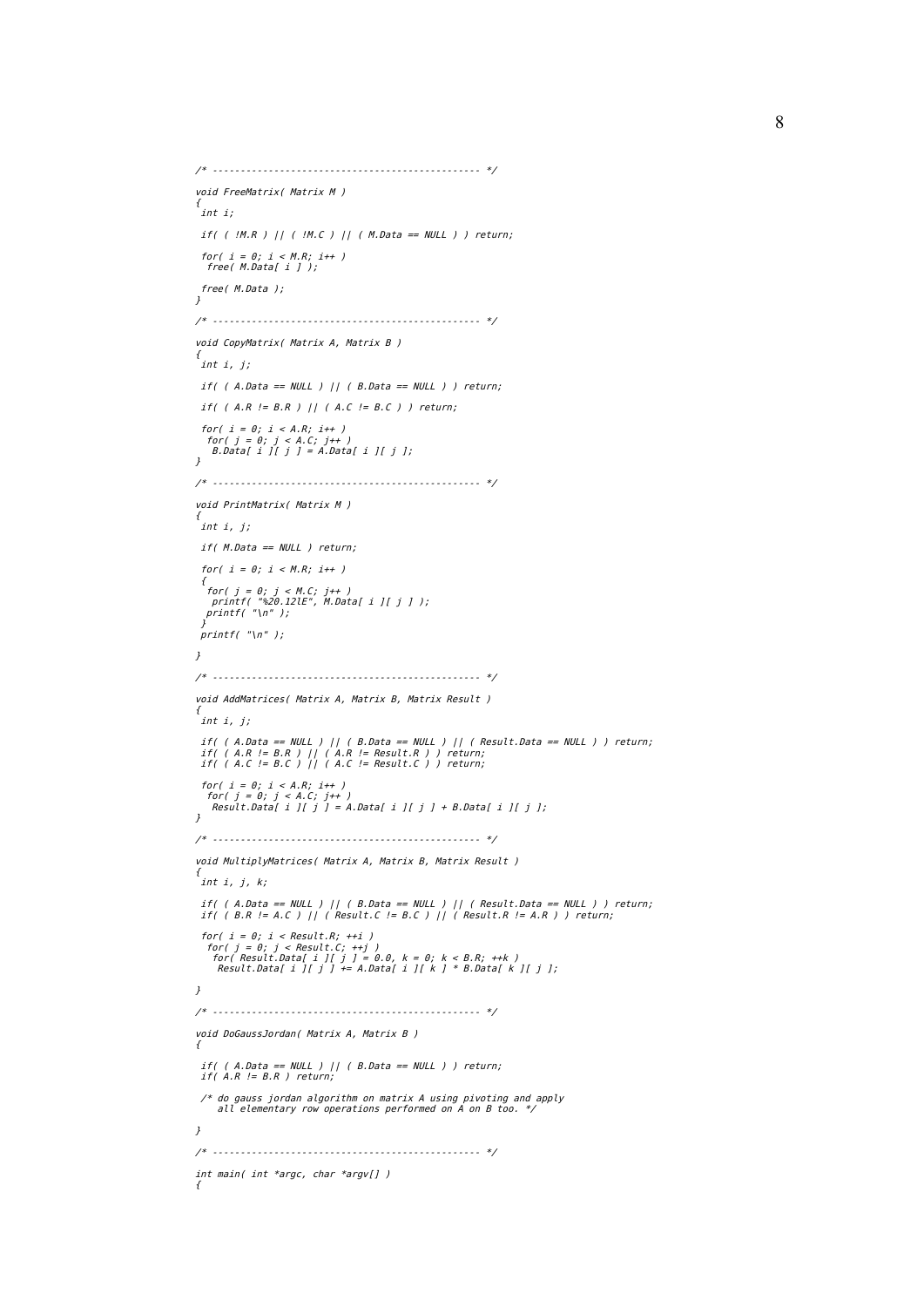/\* write your test code here to fill in a random matrix, calculate the inverse of it and then multiply the original matrix with its inverse to test your code. make use of the functions already implemented for you above. \*

 $\ensuremath{\mathfrak{z}}$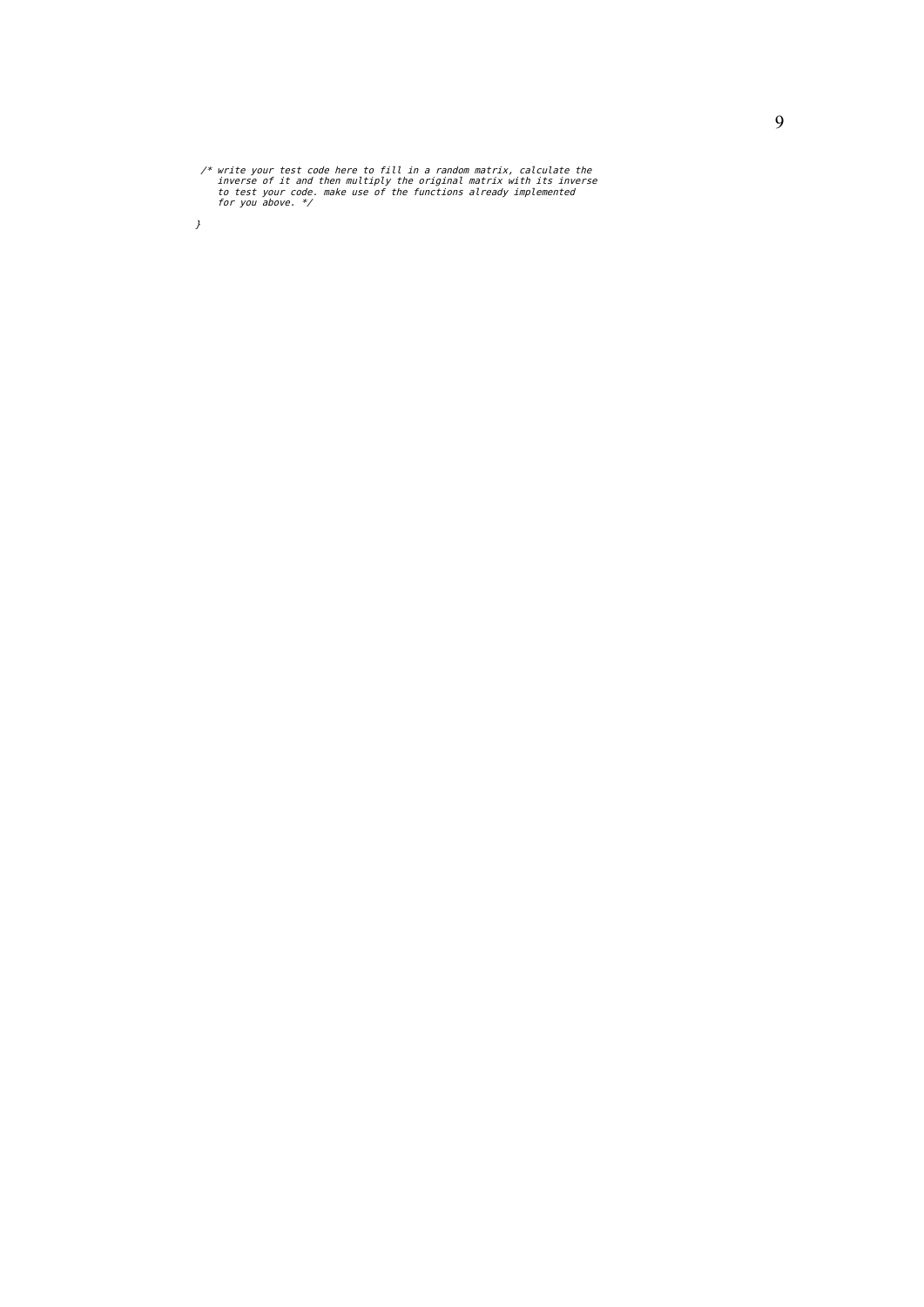# *Interpolating and least square fitting*

Quite often a scientist has a set of data only for specific values and he or she needs to have data for intermediate values too. A simple solution would be to draw a graph of the data to 'fiddle' a line through the points and use that line to estimate the intermediate values. A more advanced numerical solution would be to get the two nearest data points and connect them with a straight line. One could then figure out the equation of that line and use the actual equation to get the intermediate values.

Clearly, an even better method would be to get three or four points close to the wanted intermediate value, try to find the polynomial that exactly connects the data points and then use the found polynomial to calculate the intermediate values. One could even go a step further and decide that polynomials aren't all that a good an approximation, despite the well-known Taylor series expansions being convergent and all, and use a general linear combination of basis functions:

$$
Y(x) \approx Y_{int}(x) = \sum_{i=0}^{N-1} C_i \cdot F_i(x)
$$

Here the value of the function Y at the point x is being approximated by a linear combination of basis functions  $F_i$  with  $C_i$  being the expansion coefficients. Now for each actual known data-pair  $(X_i, Y_i)$ ,  $Y_i = Y_{int}(X_i)$  applies and the above equation can be rewritten to the matrix vector equation:

$$
\begin{pmatrix}\nF_{N-1}(X_{N-1}) & F_{N-2}(X_{N-1}) & \dots & F_0(X_{N-1}) \\
F_{N-1}(X_{N-2}) & F_{N-2}(X_{N-2}) & \dots & F_0(X_{N-2}) \\
\vdots & \vdots & \dots & \vdots \\
F_{N-1}(X_0) & F_{N-2}(X_0) & \dots & F_0(X_0)\n\end{pmatrix}\n\begin{pmatrix}\nC_{N-1} \\
C_{N-2} \\
\vdots \\
C_0\n\end{pmatrix}\n=\n\begin{pmatrix}\nY_{N-1} \\
Y_{N-2} \\
\vdots \\
Y_0\n\end{pmatrix}
$$

Finding the linear expansion coefficients  $C_i$  is again equivalent to solving a set of linear equations. Just by calculating the correct 'collocation' matrix and by augmenting it, the Gauss-Jordan algorithm can again be used to get the so-called 'interpolating linear basis set expansion'.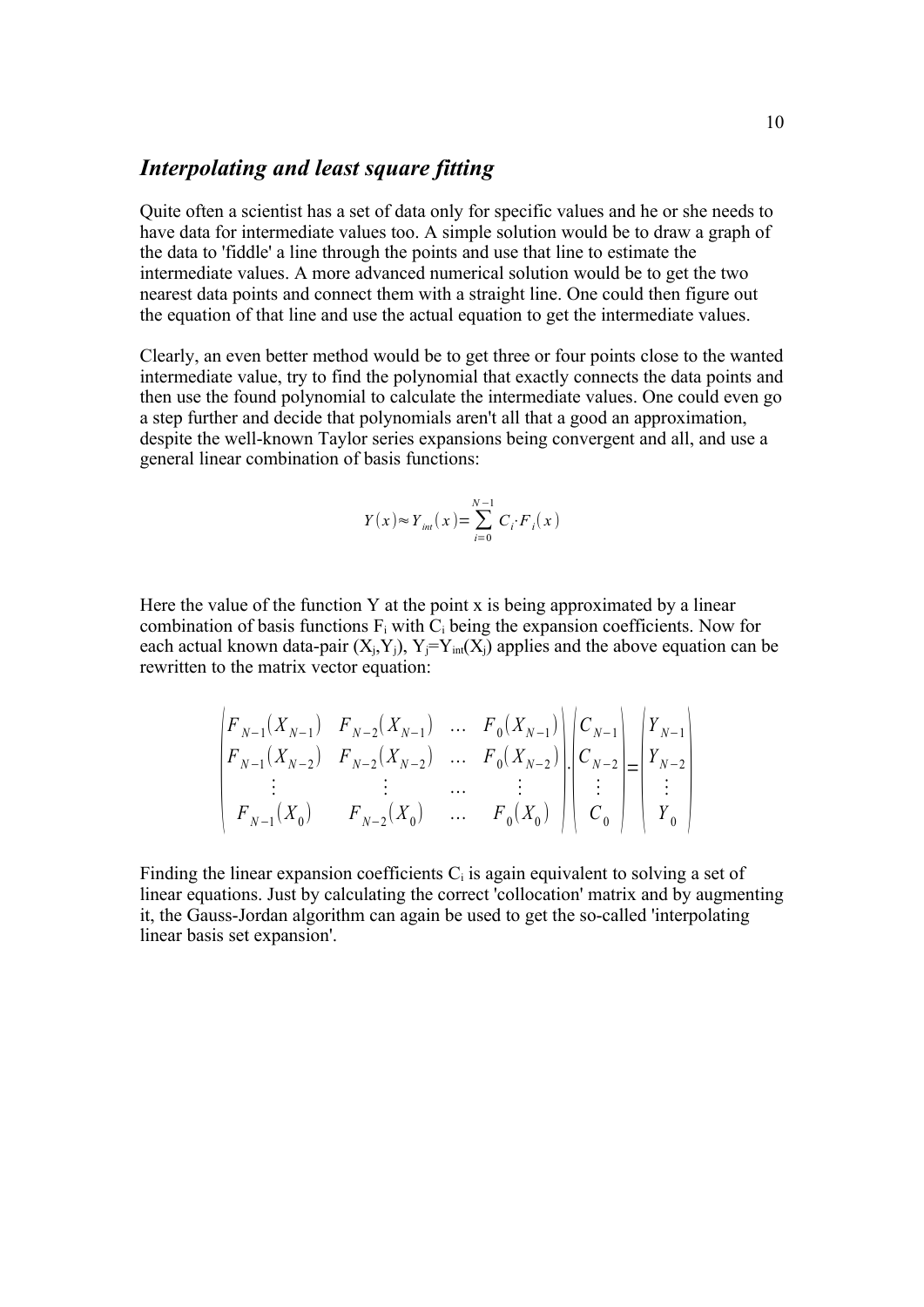#### *Exercises and Questions:*

*Write down the collocation matrix for a polynomial basis set and write a C function that computes the expansion coefficients for a given set of data pairs. Use the code and algorithms from the previous chapter and blue-print given below for your function. Test your code by interpolating analytical polynomials and with the interpolation of the function*  $f(x) = tan(x)$  *by using 10 data points in the x range of [0,pi/2).*

```
double PolynomialValue( Matrix P, double X )
{
 double pX, Y;
  int i;
 for( i = 0, pX = 1.0, Y = 0.0; i < P.R; i++) {
  Y \leftarrow P.Datal \text{ if } II \text{ } \theta \text{ } J * pX;pX \equiv X; }
  return( Y );
}
/* ------------------------------------------------ */
Matrix InterpolatingPolynomial( int N, double X[], double Y[] )
{
 Matrix M = AllocateMatrix( N, N );
 Matrix P = AllocateMatrix( N, 1 );
  /* build up and fill in the M matrix here
look at the PolynomialValue routine to<br>see how to fill in the matrix and the<br>P vector exactly */
  DoGaussJordan( M, P );
 FreeMatrix( M );
 return( P );
}
```
In the previous exercise you probably have seen that interpolating the  $tan(x)$  function didn't work that well. At http://en.wikipedia.org/wiki/Runge's phenomenon you can read some more on the problems associated with using a straightforward 'global' polynomial interpolation scheme. The polynomial always goes exactly through the data points on which is was based, but does not necessarily approximate the function very well in between. It is often found to oscillate heavily between the data points.

Despite the failure of using higher order polynomials on the whole interval for which data is available, one might try and 'locally' approximate the data by a  $2<sup>nd</sup>$  or  $3<sup>rd</sup>$  order polynomials:

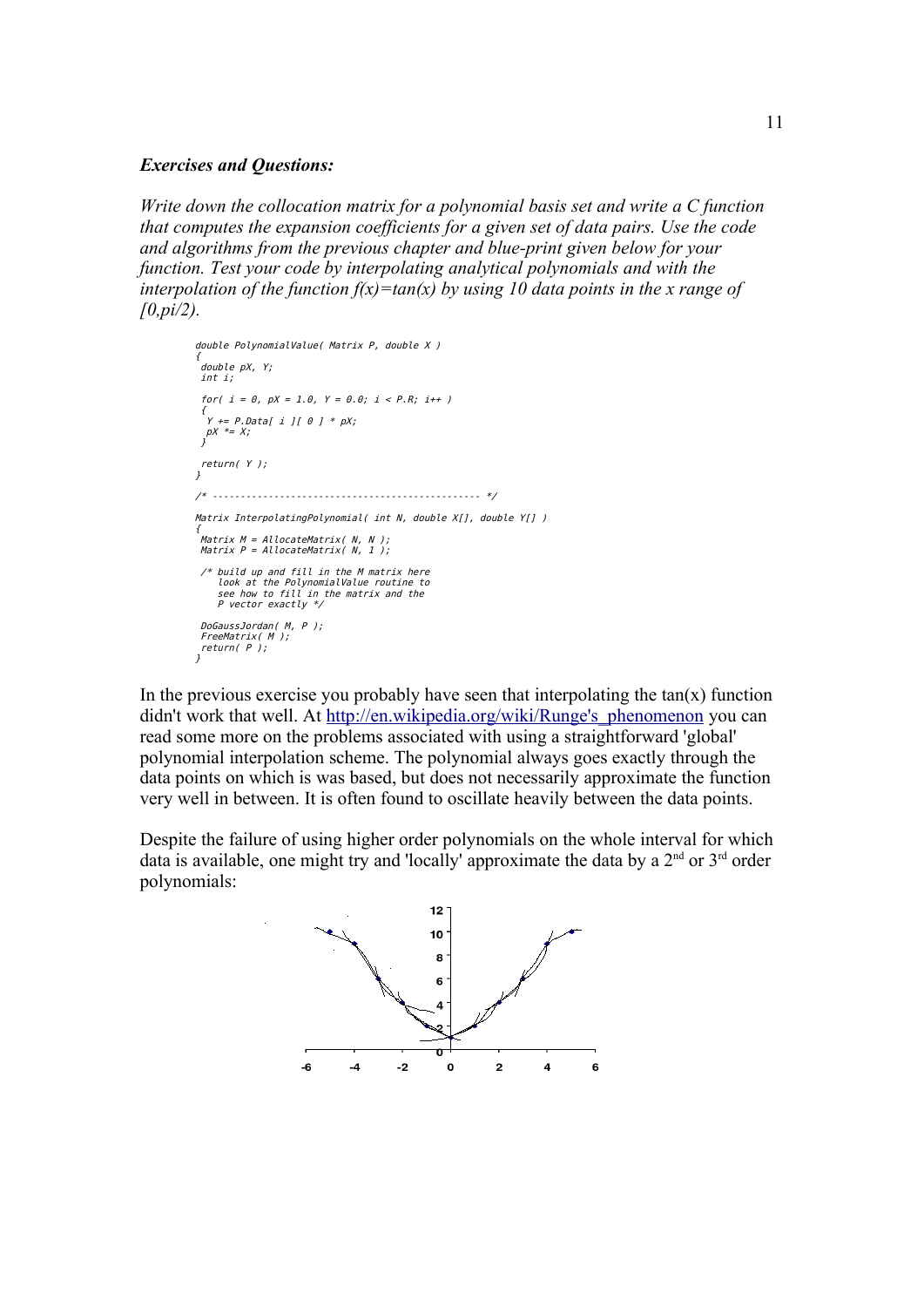#### *Exercises and Questions:*

*Add a routine to your code that, given a set of N (Xj,Yj) data pairs, searches the*   $(m+1)$  closest data points in  $X_i$  to  $X_i$ , calculates the m<sup>th</sup> order interpolating polynomial *going exactly through those (m+1) data points and finally uses that polynomial to get an interpolated value for Y(X) for the intermediate X. Base your code on the routines you already have and the blue-print below. Test your routine by using the same 10 data points of the f(x)=tan(x) function of the previous exercise by using a 3<sup><i>rd*</sup> order *local polynomial approximation. Calculate the mean-square deviation S for at least 100 values of x within the range [0,pi/2):*

$$
S = \frac{\sum_{i=0}^{N-1} (Y_{int}(x_i) - Y(x_i))^2}{N}
$$

*Also compute the deviation for higher and lower orders of local approximations and see which order does best in general for several analytical functions like sin(x), ln(x), sqrt(x) and exp(x).*

```
double LocalPolynomialInterpolation( int Order, int N, double X[], double Y[], double AtX )
{
 Matrix M = Allocatenatrix( Order + 1, Order + 1); Matrix P = AllocateMatrix( Order + 1, 1 );
 int IndexInX[ Order + 1 ];
  double Result;
A put algorithm here that finds the Order+1 closest points to AtX in X<br>and store the indices of these points into the IndexInX array. then<br>build the Order + 1 square collocation matrix, just like you did in<br>the subroutin
      to construct that matrix and fill in the P vector. keep in mind the
 precise ordering of the elements so that the PolynomialValue routine
 can be used as below */
  DoGaussJordan( M, P );
  FreeMatrix( M );
 Result = PolynomialValue( P, AtX );
  FreeMatrix( P );
 return( Result );
}
```
In the previous exercise you probably found out that in general the  $3<sup>rd</sup>$  order local polynomial approximation in interpolating does reasonably well in interpolating smoothly and continuously between the data points. However, the method does not guarantee that the first-derivative is continues nor can it be used to extrapolate. This is easily understood when considering an increasing X value: as soon as an approximation is computed for some larger X value, causing different data pairs to be used to compute the interpolating polynomial, a different polynomial will be obtained. There is no guarantee that the new polynomial and the previous one have the same derivative at the X value being crossed. If one would like to have the guaranteed continuity of the first and higher derivatives too, a 'spline' algorithm could be used: [http://en.wikipedia.org/wiki/Spline\\_interpolation.](http://en.wikipedia.org/wiki/Spline_interpolation) Often the 'cubic-spline' method already suffices.

Another approach, to also be able to extrapolate, often employed to represent data, is by 'fitting' the data pairs [\(http://en.wikipedia.org/wiki/Curve\\_fitting\)](http://en.wikipedia.org/wiki/Curve_fitting). The difference between interpolating and fitting is that with interpolating it is guaranteed that a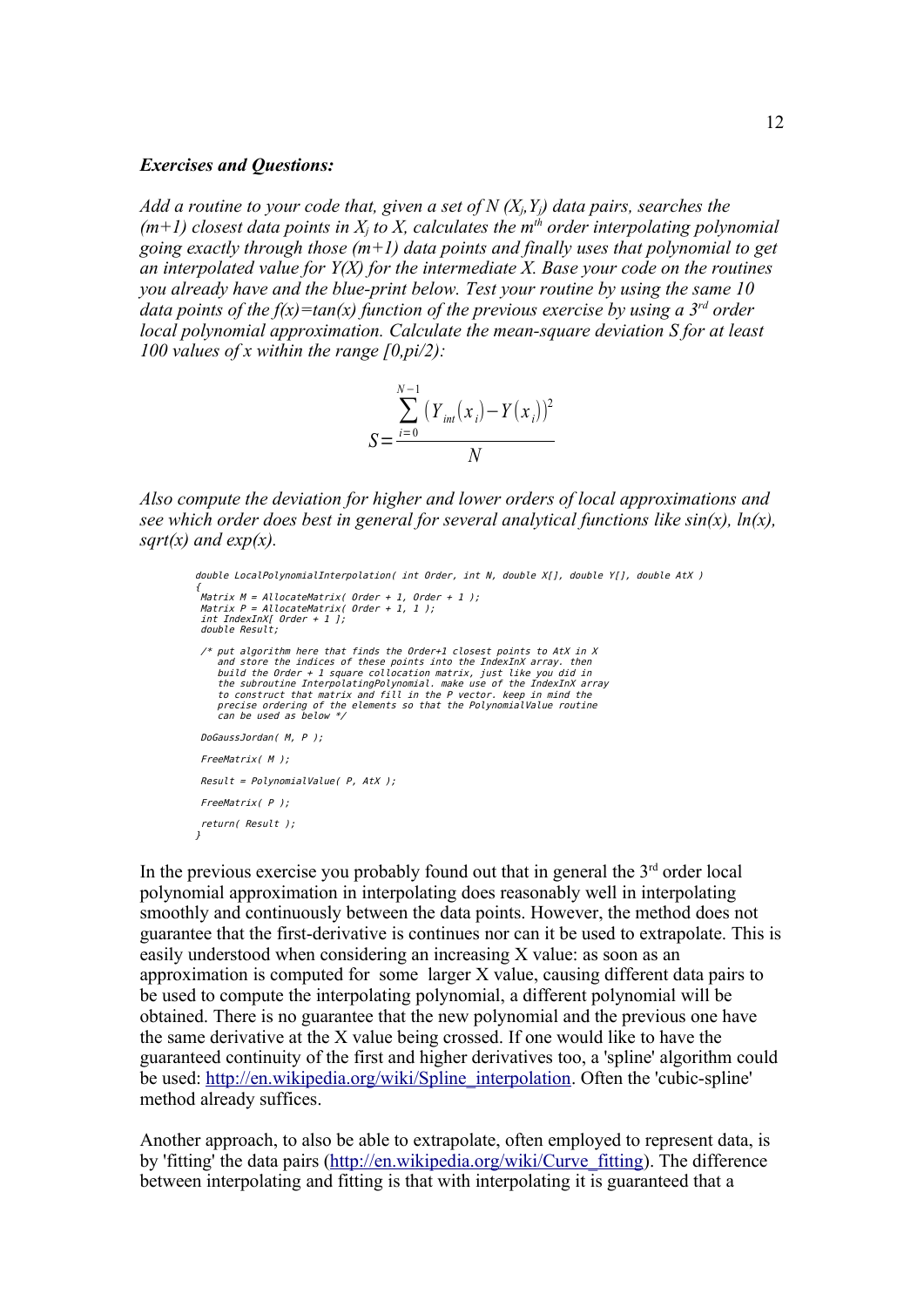method is used that exactly reproduces the initial data pairs. With fitting, there is no such guarantee. None the less, often it is known beforehand, because of other scientific reasons, that the data pairs should follow a certain, perhaps non-linear, analytical expression, with some undetermined parameters. The challenge is then to find the best set of parameters so that the 'fit' is best. Once found, the expression can easily be used to extrapolate the data.

When considering 'linear fitting', a linear expression is used, but this time with many more data points than coefficients in the expression:

$$
Y_{\text{fit}}(x) = \sum_{i=0}^{m \leq N} C_i \cdot F_i(x)
$$

Finding the 'best' coefficients  $C_i$  can done by minimizing the 'error' made by the fit:

$$
LSQ = \sum_{i=0}^{m \le N} (Y_i - Y_{\text{fit}}(X_i))^2
$$

Simply by setting the partial derivatives of the above LSQ error expression with respect to the coefficients  $C_i$  to zero leads to yet again a linear system to be solved.

#### *Exercises and Questions:*

*Express the partial derivative of LSQ with respect to*  $C_n$  *in terms of*  $Y_i$  *and*  $F_i(x)$  *by using the chain rule. Set this derivative to zero and rewrite the expression in such a way that only the terms involving*  $Y_i$  *are on the right-hand side of the equation. Now show that the matrix and the augmented vector to be solved with the Gauss-Jordan algorithm to find the best fitting coefficients, have the following elements:* 

$$
M_{r,c} = \sum_{j=0}^{N-1} F_r(X_j) F_c(X_j) \text{ and } P_r = \sum_{j=0}^{N-1} Y_j F_r(X_j)
$$

*Have a look at [http://en.wikipedia.org/wiki/Linear\\_least\\_squares\\_%28mathematics](http://en.wikipedia.org/wiki/Linear_least_squares_(mathematics))*  $\frac{9629}{2}$  and find expressions for the M matrix and P vector when  $F_n(X)=X^n$ . Notice *which powers are needed for the matrix elements and implement a routine that can fit a given data set to a polynomial of given order. Use the blue-print below as a starting point and test the routine by fitting a data set generated from a few random polynomials:*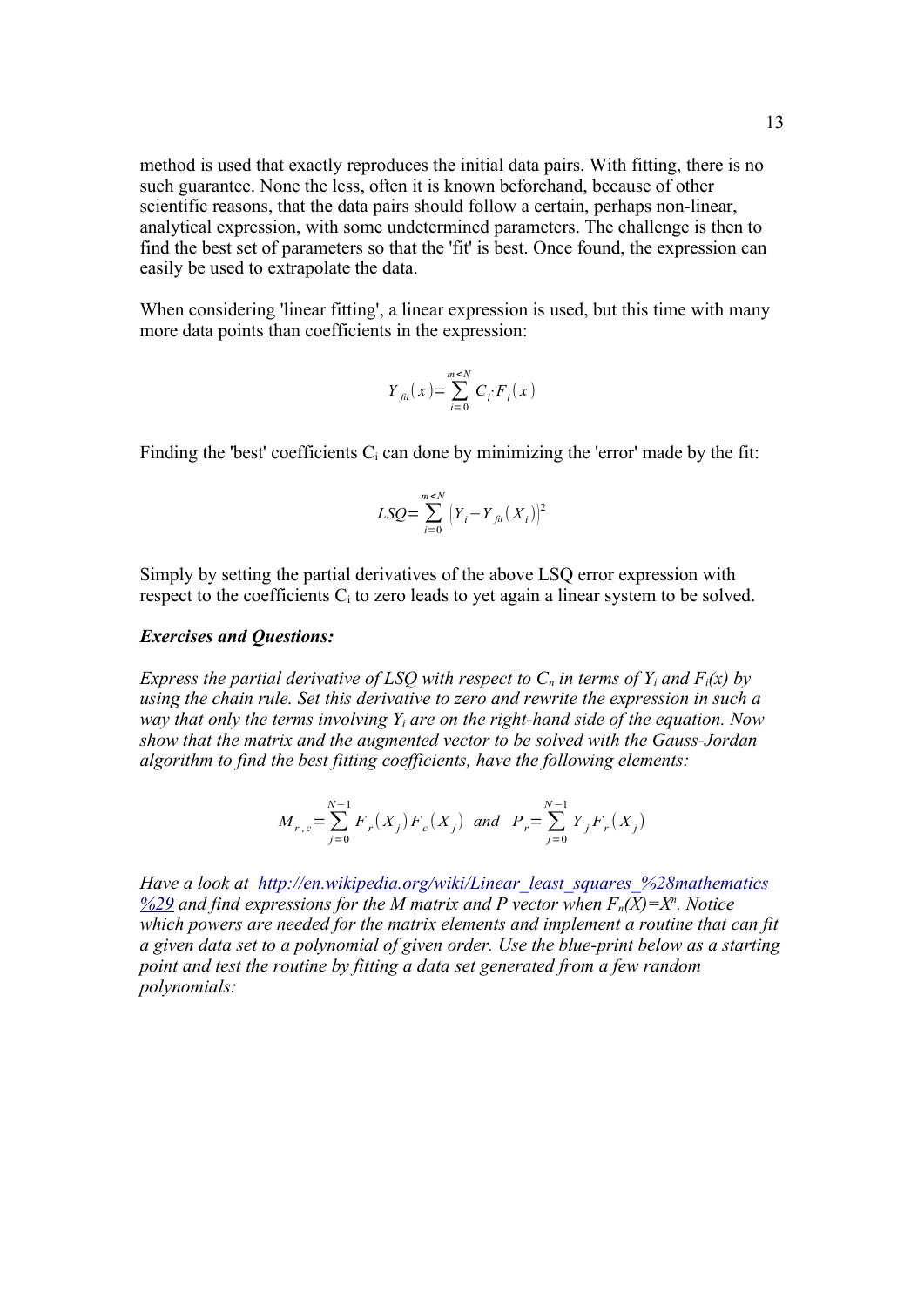```
Matrix LeastSquareFitPolynomial( int Order, double X[], double Y[], int N )
{
 Matrix M, P;
 double tX;
  int n, i;
  M.Data = NULL;
 M.C = M.R = 0;if( Order + 1 \geq N ) return( M );
  /* build the P vector first with all powers of data needed */
 P = AllocateMatrix( 2 * Order + 1, 1 ):
 for( i = 0; i < 2 * Order + 1; i++ ) /* set vector to zero first */
 P.Data[ i ][ 0 ] = 0.0;
 for( i = 0; i < N; ++i ) / loop over all X values */ {
  \dot{y} fill from 0 to 2 * Order + 1 by adding the needed powers into the P vector */
  for( tX = 1.0, n = 0; n < 2 * Order + 1; n++ )
 {
   \left[ P.Data[ n ] [ 0 ] \right] += tX;
    tX *= X[ i ];
 }
 }
 /* start filling the M matrix now with the powers of the data
 we computed already in the P vector above taking care that
 we want the result vector to be usable by the PolynomialValue
 routine at end end */
 M = AllocateMatrix( Order + 1, Order + 1);
 for( i = 0; i < Order + 1; ++i )
 for( n = 0; n < Order + 1; ++n )
 M.Data[ i ][ n ] = P.Data[ ... ][ 0 ];
  /* free temp stuff not needed anymore and setup true P vector */
  FreeMatrix( P );
 P = AlloctenAtrix( Order + 1, 1):
 for( i = 0; i < Order + 1; i++ ) /* set vector to zero first */
 P.Data[ i ][ 0 ] = 0.0;
 for( i = 0; i < N; ++i)
 {
  for( tX = Y[i], n = 0; n < 0rder + 1; ++n )
 {
 P.Data[ ... ][ 0 ] += tX;
   \mathsf{t} \mathsf{X} *= \mathsf{X}[ i ];
   }
  }
  /* matrices are filled now... so solve and return poly */
  DoGaussJordan( M, P );
 return( P );
}
```
The least square fitting method can easily be extended to fit functions with multiple variables  $(V(x,y,z,...))$  because the basis functions used in the linear expression can be chosen to be functions of those several variables x,y,z,... One can even decide to use a set of basis functions based on a 'direct product' of basis functions for each variable:  $F_{\text{klm}}(x,y,z,...)=f_{k}(x)g_{l}(y)h_{m}(z)...$  One just needs to fill the M and the P matrices according to the given expressions and solve for the best coefficients.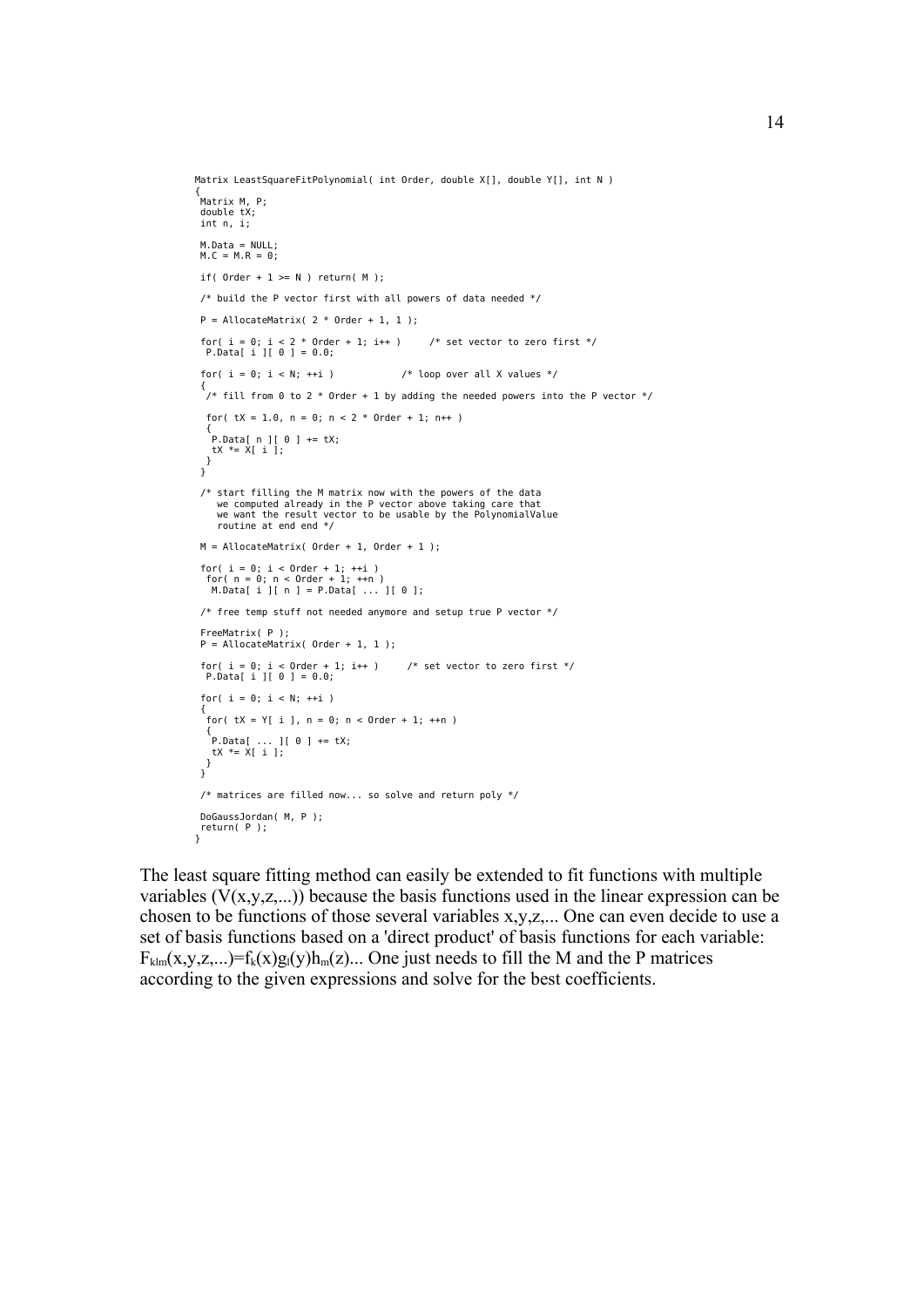### *Differentiating*

Problems often encountered in science relate to differentiating and integrating multidimensional functions; when calculating the force or gradient of a multi-dimensional potential energy surface in a molecular dynamics simulation, or perhaps even a hessian [\(http://en.wikipedia.org/wiki/Hessian\\_matrix\)](http://en.wikipedia.org/wiki/Hessian_matrix) to do a normal mode analysis [\(http://en.wikipedia.org/wiki/Normal\\_mode\)](http://en.wikipedia.org/wiki/Normal_mode) of a big molecule, or by solving a differential equation like the Newton equation of motion for a molecular system.

When trying to differentiate a function  $f(x)$  numerically, the simplest method one could try is the 'two-point finite difference method' [\(http://en.wikipedia.org/wiki/Finite\\_difference\)](http://en.wikipedia.org/wiki/Finite_difference). In this method, the function  $f(x)$  is evaluated at two very close by points  $(x=x_0+\Delta x/2$  and  $x=x_0+\Delta x/2$  of the point of interest (x<sub>0</sub>) and the difference of the function ( $\triangle f = f(x_0 + \triangle x/2) - f(x_0 - \triangle x/2)$ ) is then divided by the difference between the two points ( $\triangle x$ ): df/dx≈ $\triangle f/\triangle x$ . Clearly, the smaller  $\triangle x$ , the better the approximation.

As it turns out, if you carefully choose the points around the point of interest  $x_0$  like  $x=x_0-\Delta x/2$  and  $x=x_0+\Delta x/2$ , this 'two-point finite difference' method, based on the socalled 'central difference', is accurate to second order  $O((\triangle x)^2)$ . This means that the error made by the approximation, would only appear in the second order term of the Taylor expansion of the function  $f(x)$  around  $x_0$ , but with linear and quadratic functions being differentiated exactly by this method. The latter is easily understood by using the Taylor expansion of  $f(x)$  around  $x=x_0$ :

$$
f(x_0+n\triangle x/2) = f(x_0) + (n\triangle x/2)f'(x_0)/1! + (n\triangle x/2)^2f''(x_0)/2! + (n\triangle x/2)^3f'''(x_0)/3! + ...
$$

By taking  $n=1$  and  $n=-1$ , the two resulting equations can be subtracted from each other to obtain:

$$
f(x_0+\triangle x/2) - f(x_0-\triangle x/2) = (\triangle x) f'(x_0)/1! + (\triangle x)^3 f''(x_0)/3! + ...
$$

Now by simply dividing this equation by  $(\Delta x)$ , you see that you get an expression for  $f'(x_0)$  with an error term of order  $(\triangle x)^2$  with third or higher order derivatives of f(x), which for linear and quadratic functions are always zero. When taking the limit  $(\triangle x \rightarrow 0)$ , the derivative of f(x) at  $x=x_0$  is computed with a quadratic converging method for other functions.

#### *Exercises and Questions:*

*Use the previously given expression for*  $f(x_0 + n\Delta x/2)$  *with*  $n=2,1,-1$  *and -2 to derive* an  $O((\triangle x)^4)$  numerical approximation to  $f'(x_0)$  using four function evaluations. Make *a little test program that computes*  $f'(x)$  *using the two-point and the four-point methods for f(x)*= $x^2+x-1$ , *f(x)*= $x^3-x^2+x-1$  and *f(x)*= $x^4-x^3+x^2-x+1$ . Let your program use  $\Delta x=1$ ,  $\Delta x=0.1$ ,  $\Delta x=0.01$ ,  $\Delta x=0.001$  ... up to  $\Delta x=0.0000001$ . Which approximation *converges faster when*  $\Delta x \rightarrow 0$  and which polynomials are differentiated exactly by *what method?*

In the previous exercise you learned that by using equally spaced function values, the derivative of the function at a single point can be computed rather easily. The method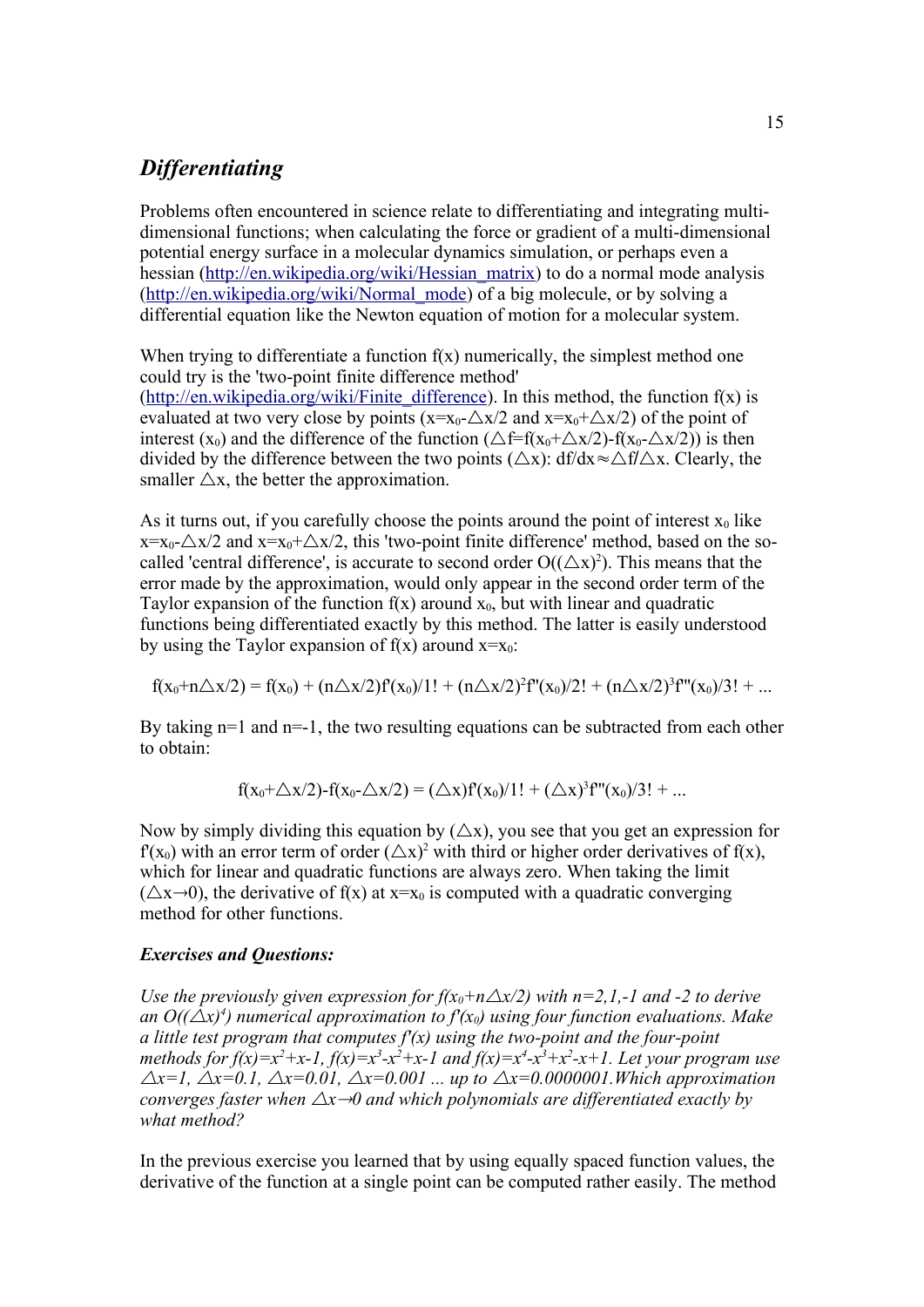given can also be applied to deriving expressions for higher order derivatives of functions and when dealing with analytical functions, or with non-discretized functions, these 'finite difference methods' work rather well. The method can also be extended to functions of several variables. However, when dealing with a data set or a discretized function, there might be a problem. It can happen that you do not have all the correct points you need. To solve this, one could use the 'local polynomial approximation' again.

#### *Exercises and Questions:*

*Rewrite the function ' LocalPolynomialInterpolation' to compute the derivative of the found local interpolating polynomial exactly and use this to get an approximation to f'(x) at the point of interest. Hint: write down the coefficients vector of a general polynomial, then analytically differentiate the polynomial and see how the coefficients vector of the derivative polynomial can be computed. Give this new routine the name 'LocalPolynomialDerivativeApproximation' and try it on a data set obtained from the functions f(x)=sin(x), f(x)=tan(x) and f(x)=x<sup>3</sup>+x<sup>2</sup>-x-1.* 

The above demonstrated method can be easily extended to several dimensions. By approximating the many-variable function as a linear combination of powers of each of the variables the function has, a set of linear equations can be setup and solved. With the solution, the (partial) derivative can now be easily approximated.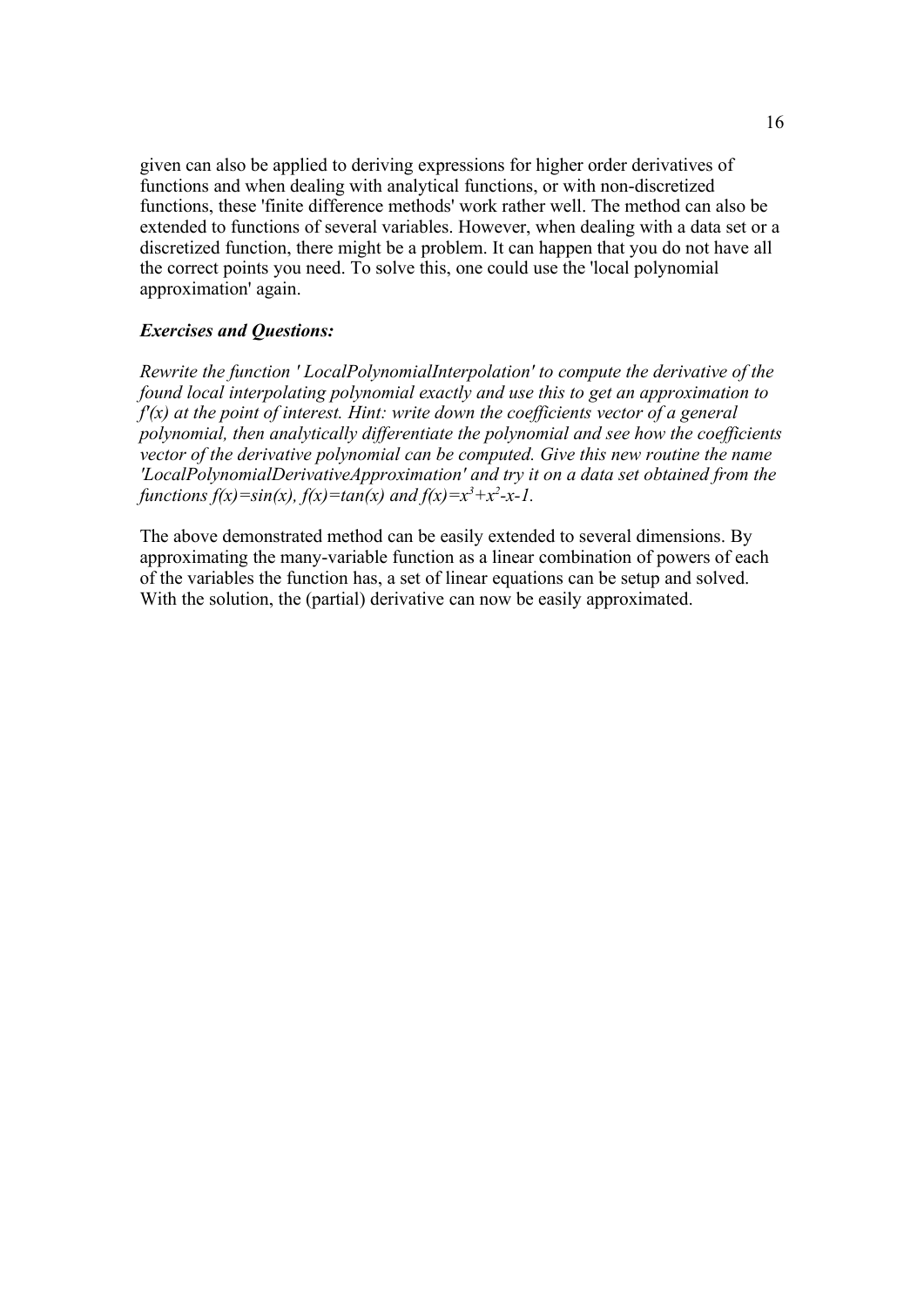## *Integrating*

In molecular dynamics, one not only needs to differentiate numerically to obtain forces on particles, one also needs to use an equation of motion to simulate the dynamics. Running such a trajectory involves integrating a differential equation and it is clear that numerical techniques to approximate integrals or solutions to differential equations are needed. This final chapter deals with that and it will show some often used techniques to approximate the general integral [\(http://en.wikipedia.org/wiki/Integral\)](http://en.wikipedia.org/wiki/Integral):

$$
I = \int_{a}^{b} f(x) \, dx
$$

The most trivial method to approximating this integral is by using the very definition of an integral [\(http://en.wikipedia.org/wiki/Riemann\\_integral\)](http://en.wikipedia.org/wiki/Riemann_integral). With the Riemann definition, the integral can be approximated by a summation with  $N\rightarrow\infty$ :

$$
I \approx \frac{(b-a)}{N} \sum_{n=0}^{N-1} f\left(\frac{(b-a)n}{N} + a\right)
$$

#### *Exercises and Questions:*

*Write a function that computes the integral of an arbitrary function for given a, b and N using the Riemann-sum. Compare the approximated integral with the analytical integrals of the functions f(x)*=x-1,  $f(x)$ =x<sup>2</sup>-x+1,  $f(x)$ =sin(x) and  $f(x)$ =tan(x) from x=-1 *to x=2.Which integrals are computed exactly for N=1? Which values of N are needed to approximate the integrals within 1.0x10-6?*

As can be read at http://en.wikipedia.org/wiki/Numerical integration, the Riemannsum approach to the integral can be improved upon by considering small 'trapezoids' instead of simple bars for the intervals. One can easily prove that by weighting the f(a) and f(b) points of the normal Riemann-sum with  $\frac{1}{2}$  instead of 1, the accuracy is improved [\(http://en.wikipedia.org/wiki/Trapezoidal\\_rule\)](http://en.wikipedia.org/wiki/Trapezoidal_rule).

#### *Exercises and Questions:*

*Adapt the previously written function to include the correct weighting of ½ for f(a) and f(b) so that the 'Trapezoidal' method is used. Re-try the integrals of the functions and what do you notice? Which integrals are now computed exactly for N=1? Which values of N are needed to approximate the integrals within 1.0x10-6?*

When adopting the 'Trapezoidal rule',  $f(x)$  is approximated by a line between each of the points of a small interval. This linearity is then used to compute the integral of each of the intervals and all contribution are added together.

Clearly, when using a quadratic approximation of the function in each small interval [\(http://en.wikipedia.org/wiki/Simpson's\\_rule\)](http://en.wikipedia.org/wiki/Simpson), an even better approximation might be obtained. In general, several of these 'Newton-Cotes' rules [\(http://en.wikipedia.org/wiki/Newton-Cotes\\_formulas\)](http://en.wikipedia.org/wiki/Newton-Cotes_formulas) have been constructed in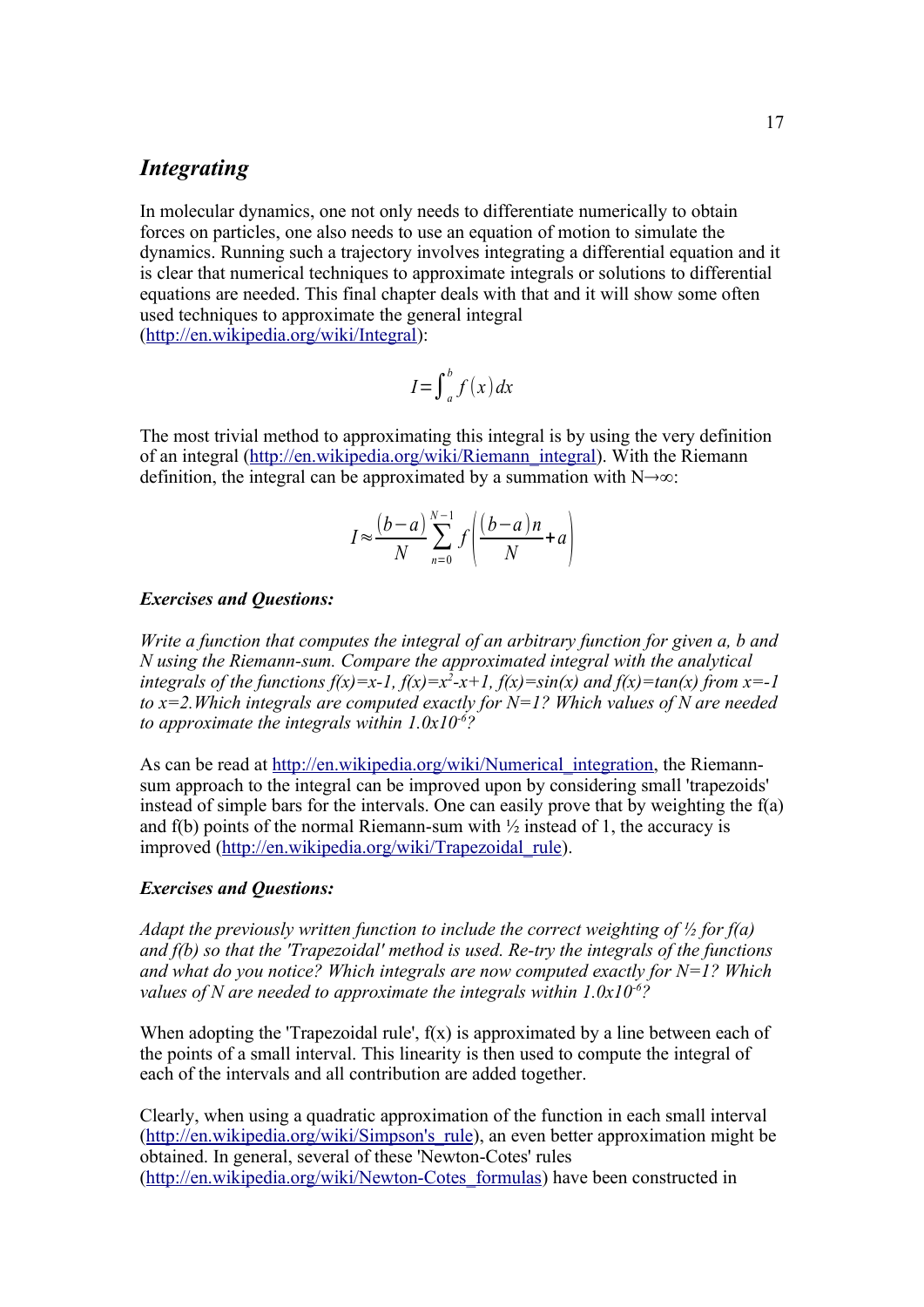which higher order polynomials are used to approximate  $f(x)$  within each interval. Although these higher-order rules sometimes do provide better accuracy, they also involve more function evaluations. This can be computationally costly, similarly to simply increasing N in 'composite' rules. Often these higher-order rules also suffer from the 'Runge' effect [\(http://en.wikipedia.org/wiki/Runge's\\_phenomenon\)](http://en.wikipedia.org/wiki/Runge) and different methods are used to get better approximations to the integral.

When inspecting all the above mentioned 'rules', a different approach could be to approximate the integral by a weighted summation of function values at specific points:

$$
I \approx \sum_{n=0}^{N-1} w_n f(x_n)
$$

When considering these types of 'quadratures', one can now freely, and thus wisely, choose the weights of the summation and the points at which  $f(x)$  is evaluated. Depending on the specific function  $f(x)$  and integration interval, optimized weights  $w_n$ and points  $x_n$  can be found: [http://en.wikipedia.org/wiki/Gaussian\\_quadrature.](http://en.wikipedia.org/wiki/Gaussian_quadrature)

### *Exercises and Questions:*

*Implement a function that computes the integral of f(x) from [-1,2] using only three function evaluations using a Gaussian Quadrature. Try to integrate the functions of the previous exercises and determine to which order polynomials this routine is still exact. Adapt the function to allow for the integration from [a,b] instead of [-1,2].*

The 'quadrature' principle can be extended to multi-dimensional integrals and different 'Monte-Carlo' methods have been adopted [\(http://en.wikipedia.org/wiki/Monte\\_Carlo\\_integration\)](http://en.wikipedia.org/wiki/Monte_Carlo_integration).

Another approach to calculating the general integral I is by reformulating the integral into a differential equation [\(http://en.wikipedia.org/wiki/Initial\\_value\\_problem\)](http://en.wikipedia.org/wiki/Initial_value_problem):

$$
I = \int_{a}^{b} f(x) dx \rightarrow \frac{\partial I}{\partial x} = f(x) \text{ with } I(a) = 0
$$

By solving the differential equation for I and computing I(b), the original integral I is computed. The 'Euler' method [\(http://en.wikipedia.org/wiki/Euler\\_method\)](http://en.wikipedia.org/wiki/Euler_method) is one of the simplest method to solving such a differential equation.

#### *Exercises and Questions:*

*Write a function that implements the 'Euler' method and computes the integral of f(x) for given interval [a,b] and number of intervals N. Compute the integrals of the previously inspected functions for the range [-1,2].Which functions are integrated exactly? What values of N are needed to obtain an accuracy of at least 1.0x10-6*?

Although the 'Euler' method is a very basic method to solve differential equations, it